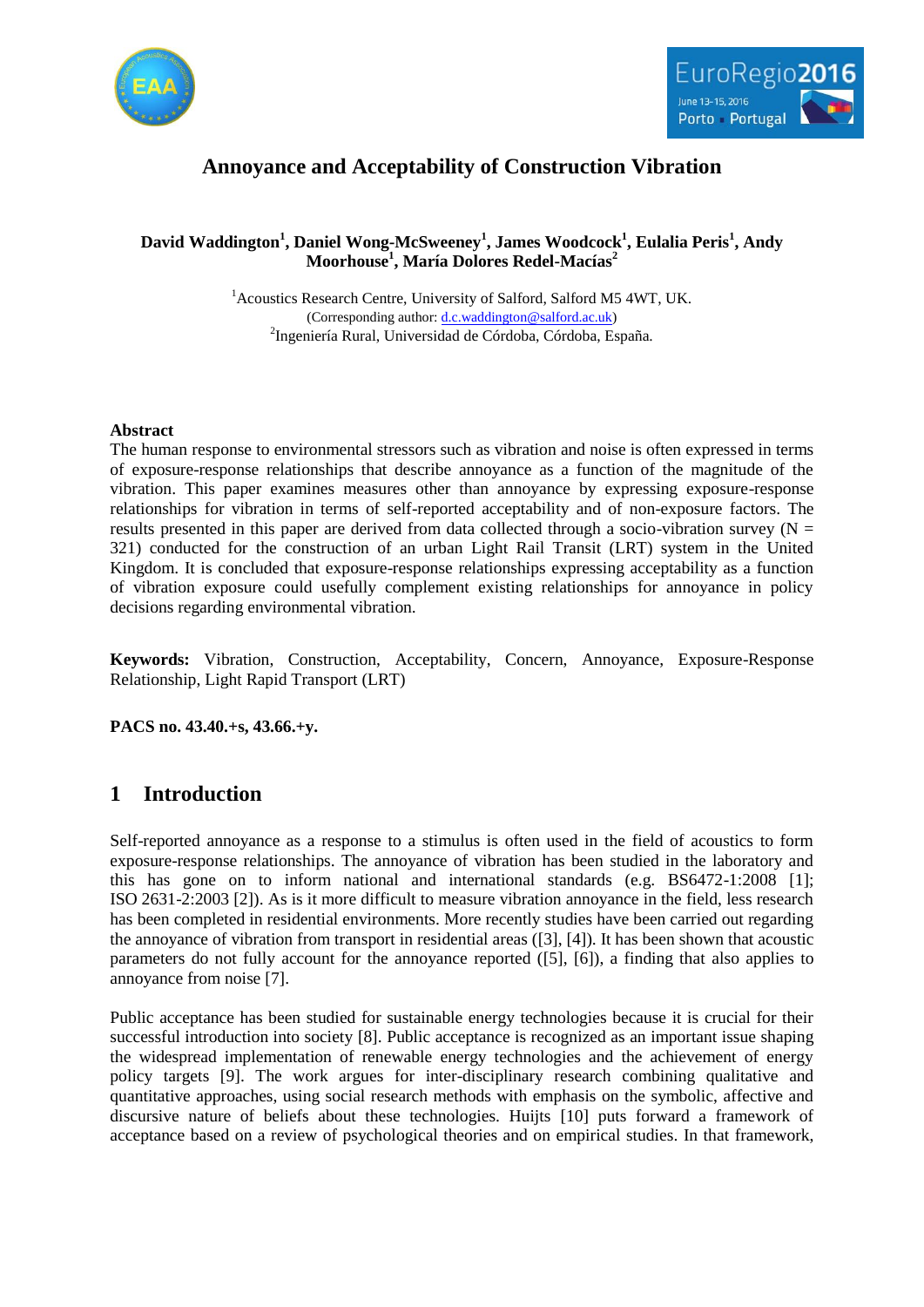

attitude is influenced by the perceived costs, risks and benefits, positive and negative feelings in response to the technology, trust, procedural fairness and distributive fairness. Public acceptance is considered the most important barrier in studies of urban road pricin[g \[11\].](#page-8-5)

With regard to noise, public acceptance has long been an approach favoured by aircraft and the rotorcraft industries [\[12\].](#page-8-6) Acceptance through public engagement measures have also been carried out for wind farms. Toke [\[13\]](#page-8-7) emphasizes the benefits of sensitivity to a local community by the developer and of a more open and proactive dialogue between the wind industry and local communities. To increase public acceptance of sustainable transportation systems, Pridmore and Miola [\[14\]](#page-8-8) recommend measures such as gaining trust from the public, informing the public in a transparent manner, seeing operations in action, improving the perception of benefits and enhancing positive media coverage.

Recent work by the authors [\[15\]](#page-8-9) establishes baseline models relating construction vibration exposure to response. Here we extend those models by looking at the influence of different non-exposure factors, specifically attitudinal, behavioural and situational. Non-exposure factors, such as future expectations of the vibration levels and concern of property damage, are found to constitute the most important parameters for railway vibration annoyance, and indeed these parameters have a greater weight than exposure [\[16\].](#page-8-10) It is clear that engineering measures alone will not solve pressing problems of concern about the consequences of unwanted vibration. Peris et al. [\[16\]](#page-8-10) suggests that knowledge and understanding of attitudinal factors can potentially be a way to reduce or avoid adverse reactions in a more cost-effective way than reducing only exposure levels. For example, residents could be educated how low vibration levels are not likely to cause damage to their property, therefore increasing the public acceptance of the vibration source.

In this paper, the subjective human response to vibration from the construction of an urban LRT system is investigated in terms of self-reported acceptability and of non-exposure factors. This is achieved through further analysis of the dataset reported in [\[15\].](#page-8-9) Firstly the paper briefly outlines the methods used to collect the data using field measurements of vibration exposure and responses from face-to-face questionnaires. Next the statistical analyses are described and the results expressed as exposure-response relationships for exposure-annoyance and exposure-acceptability. The effects of the various non-exposure factors at different VDV levels are also examined. The results are then discussed with a particular emphasis on their proposed application to address contemporary challenges involving environmental vibration.

## **2 Methodology**

#### **2.1 Study Design**

The data used in the paper were collected for the Defra project: Human Response to Vibration in Residential Environments [\(\[4\],](#page-7-3) [\[17\]\)](#page-8-11). The two components needed for this paper were the exposure data and the response data for the construction operations. All measurements presented here were made in the North-West of the England in 2010 during the construction/extension of an LRT system. The construction/extension of an LRT was chosen since a repeated cycle of activities was carried out at each point along the line. This was important as residents at one end of the line experienced the full construction cycle and could be surveyed without introducing a bias from the vibration survey. Vibration measurements of the full construction cycle were at the same time undertaken further down the line. It was important that case studies did not have other significant sources of vibration and were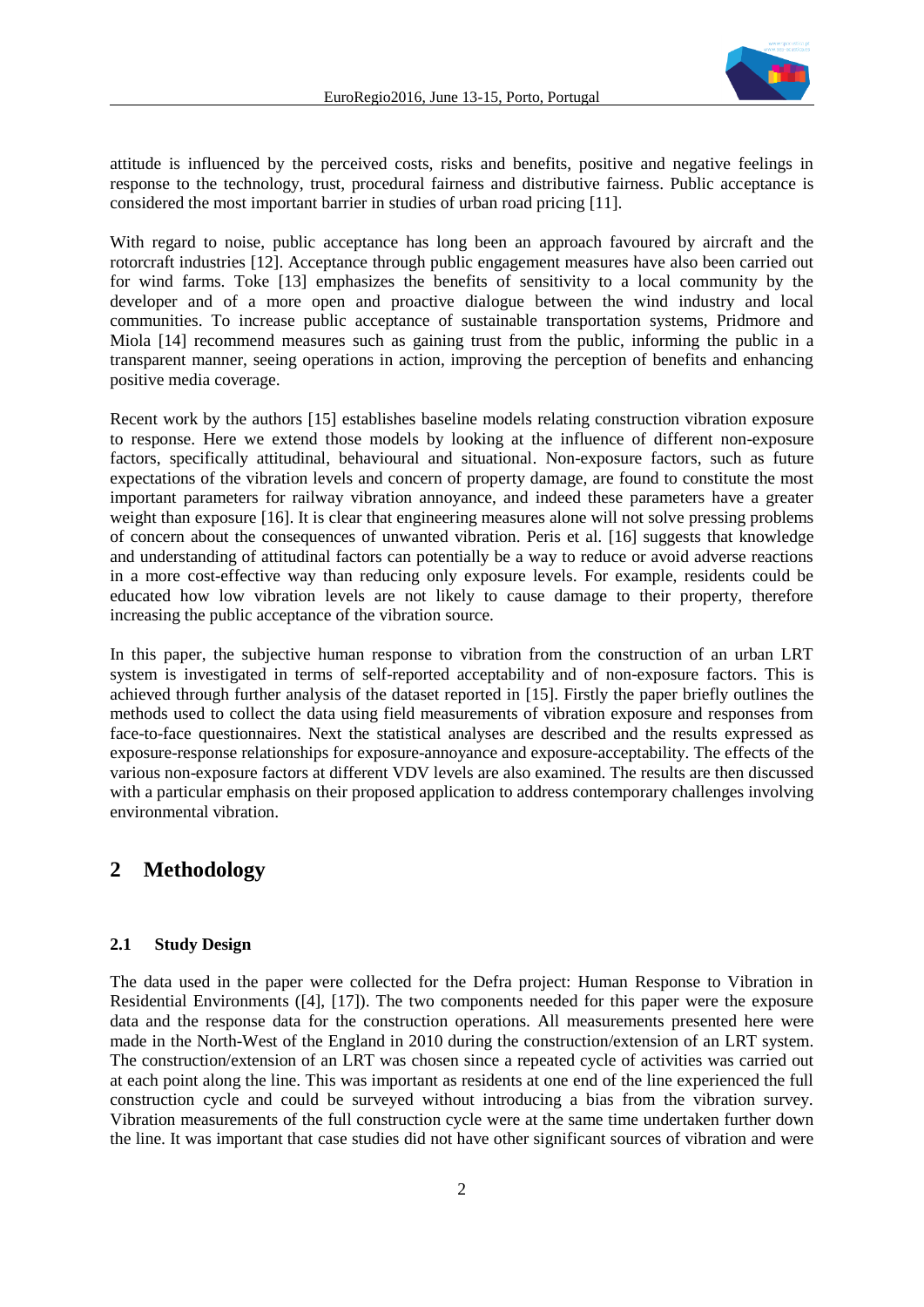

at appropriate stages of the construction process. It was also important that there was a mix of construction activities and that there were enough residences within 100 m. Three locations were found to meet the requirements. There were 350 dwellings in the sample.

#### **2.2 Vibration Exposure**

Vibration exposure was estimated using a technique combining measurements and estimation, due to the number of responses case studies. For preference, vibration would have been measured over a 24 hour period at the centre of the room where the greatest vibration magnitude is perceived, as recommended by [\[1\]](#page-7-0) and [\[2\].](#page-7-1) The vibration measurement instrumentation used are Guralp CMD-5TD three axis force feedback accelerometers, synchronised using GPS signals. Long-term measurements captured the full life cycle of the construction as it passed by residences over approximately two months. Short-term measurements were made at various distances from the line and at one position inside the residence. From the long and short-term measurements, the ground attenuation was characterised using the Bornitz equation [\[18\]](#page-8-12) and so the long-term internal vibration exposures were estimated.

#### **2.3 Survey Data**

Responses were collected from 350 residences across the three locations, A (161 residences), B (124 residences) and C (65 residences), with 133 male, 216 female and 1 not recorded. Respondents ranged in age between 16 and 88 years of age. All three locations were on the outskirts of a large city and therefore relatively urban. The same LRT lines were being constructed at each location but intrinsic differences between each location resulted in some differences in construction activities. The lightrailway lines were being constructed along disused railway cuttings behind residences at locations A and C but along the main road at location B. As a result of these differences the disruption to residents may have differed between locations.

#### **2.4 Questionnaire**

Surveys were conducted face-to-face to avoid self-selection bias and only one person per household was interviewed. Respondents had to have been living at the residence for more than 9 months. To avoid bias regarding vibration, the survey was introduced as a neighbourhood satisfaction survey so the first few sections were about their neighbourhood and home. The wording of the questions regarding annoyance, concern about property damage and acceptability were of particular importance and are outlined below. Further details can be found in [\[19\].](#page-8-13)

#### **2.4.1 Annoyance**

The questions relating to levels of annoyance used a five point semantic scale and the question: "Thinking about the time you have been living here, when indoors at home, how bothered, annoyed or disturbed have you been by feeling vibration or shaking or hearing or seeing things rattle, vibrate or shake caused by construction activity, including demolition, piling road works, drilling, surface activity such as bulldozers and loading trucks and any other construction activity? Would you say not at all  $(1)$ , slightly  $(2)$ , moderately  $(3)$ , very  $(4)$  or extremely  $(5)$ ?".

#### **2.4.2 Acceptability**

The question used to measure how acceptable residents found vibration was: "Looking at this scale and given all that you have said, in the time you have been living here, how acceptable have you found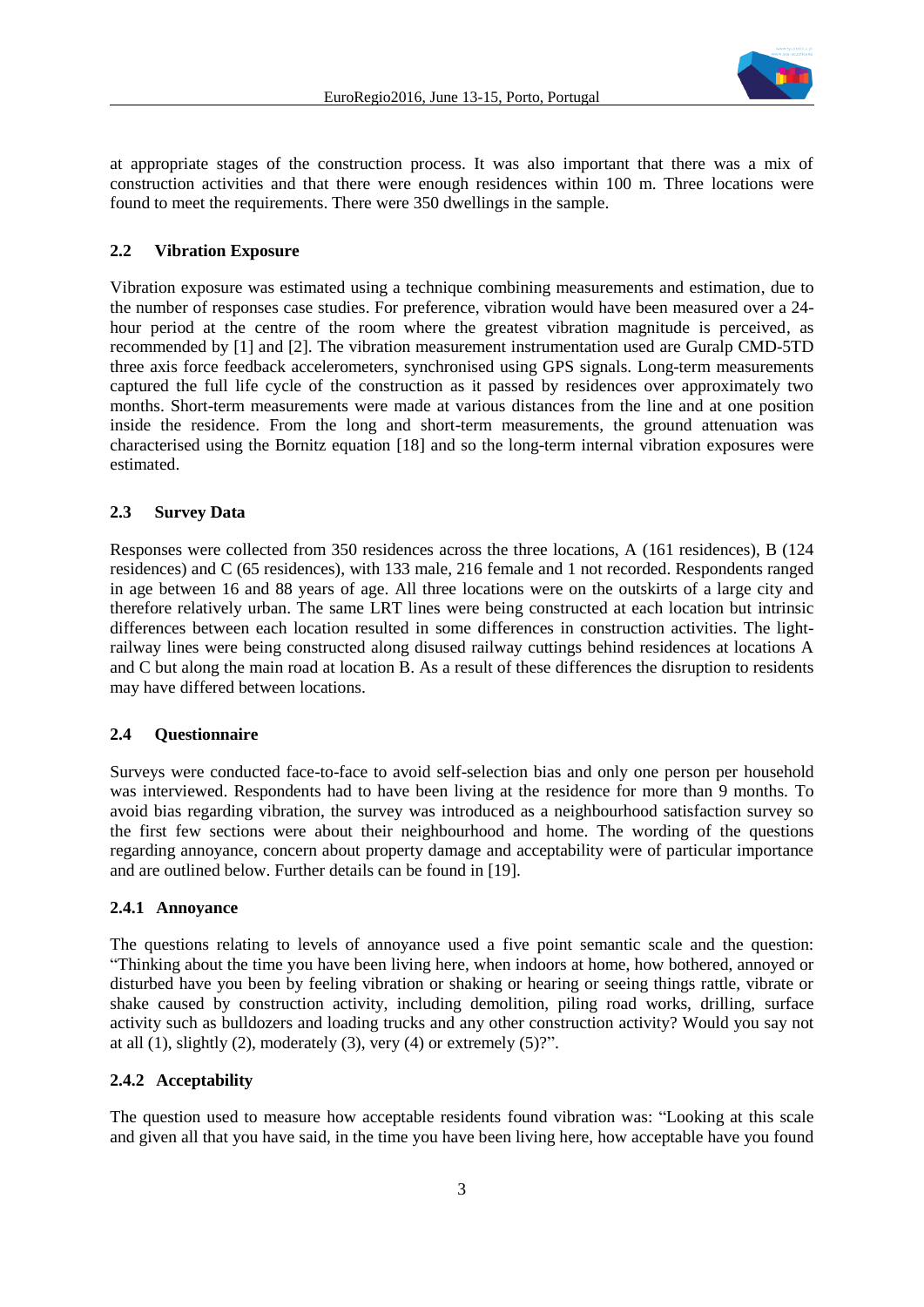

the level of vibration you have experienced in this home. Would you say it has been very acceptable, acceptable, neither acceptable nor unacceptable, unacceptable or very unacceptable? Very acceptable (1), Acceptable (2), Neither acceptable nor unacceptable (3), Unacceptable (4), Very unacceptable  $(5)$ ".

#### **2.4.3 Non-exposure factors**

Questions were included to investigate the influence of different non-exposure factors, specifically attitudinal, behavioural and situational. For example, the question used to ascertain levels of concern about property damage was: "We would like to know if you are concerned that the vibration may damage this home or your possessions inside it in any way. Are you: No - Not at all (1), Yes - Slightly (2), Yes – Moderately (3), Yes - Very (4), Yes - Extremely  $(5)$ ".

#### **2.5 Statistical Analyses**

The programme SPSS (IBM SPSS Statistics v.20) was used to archive and analyse the survey data. Following the work of [\[16\]](#page-8-10) and [\[3\]](#page-7-2) an ordinal logistic regression was used to model the data and generate parameter estimates for each dependent variable threshold (e.g. not at all, slightly annoyed, moderately, very and extremely annoyed). Parameters were estimated using a Maximum Likelihood Estimation (MLE) and they are consistent and asymptotically multinomial. In using ordinal logistic regression the assumption of proportional odds is implicitly made. The validity of this assumption was tested via the test of parallel lines. Each model was judged by the change in the pseudo  $R^2$ . In particular the Cox & Snell R<sup>2</sup><sub>pseudo</sub> and Nagelkerke R<sup>2</sup><sub>pseudo</sub> were used. For linear regression the R<sup>2</sup> value describes the proportion of variance in the dependent variable that is described by the predictor variable, however this is not the same for logistic regression. Instead only the relative improvement of one model over another can be judged using the pseudo  $R^2$  values.

### **3 Results**

#### **3.1 Exposure Relationships**

The exposure-response for construction annoyance is shown in [Figure 1.](#page-4-0) It shows the percentage highly annoyed (%HA) as a function of construction vibration exposure. This curve is derived using ordinal logistic regression as detailed above. For the construction source, the %HA category is formed by combining the Very and Extremely categories; this means that the curve represents the proportion of respondents expressing annoyance in the upper 40% of the scale. For comparison, also shown in [Figure 1](#page-4-0) are exposure-response relationships for freight and passenger railway vibration [\[5\].](#page-7-4) The statistical model used to formulate these exposure-response relationships is an ordinal probit model and the curves represent the proportion of respondents expressing annoyance in the upper 28% of the scale. Also, railway vibration is here Wb weighted while the construction vibration is Wb weighted, a difference factor of around 1.15. This means that these results do not provide a strict comparison. Nevertheless, this figure serves to illustrate that, for a given vibration exposure, vibration from construction is significantly more annoying than vibration from either freight or passenger railway.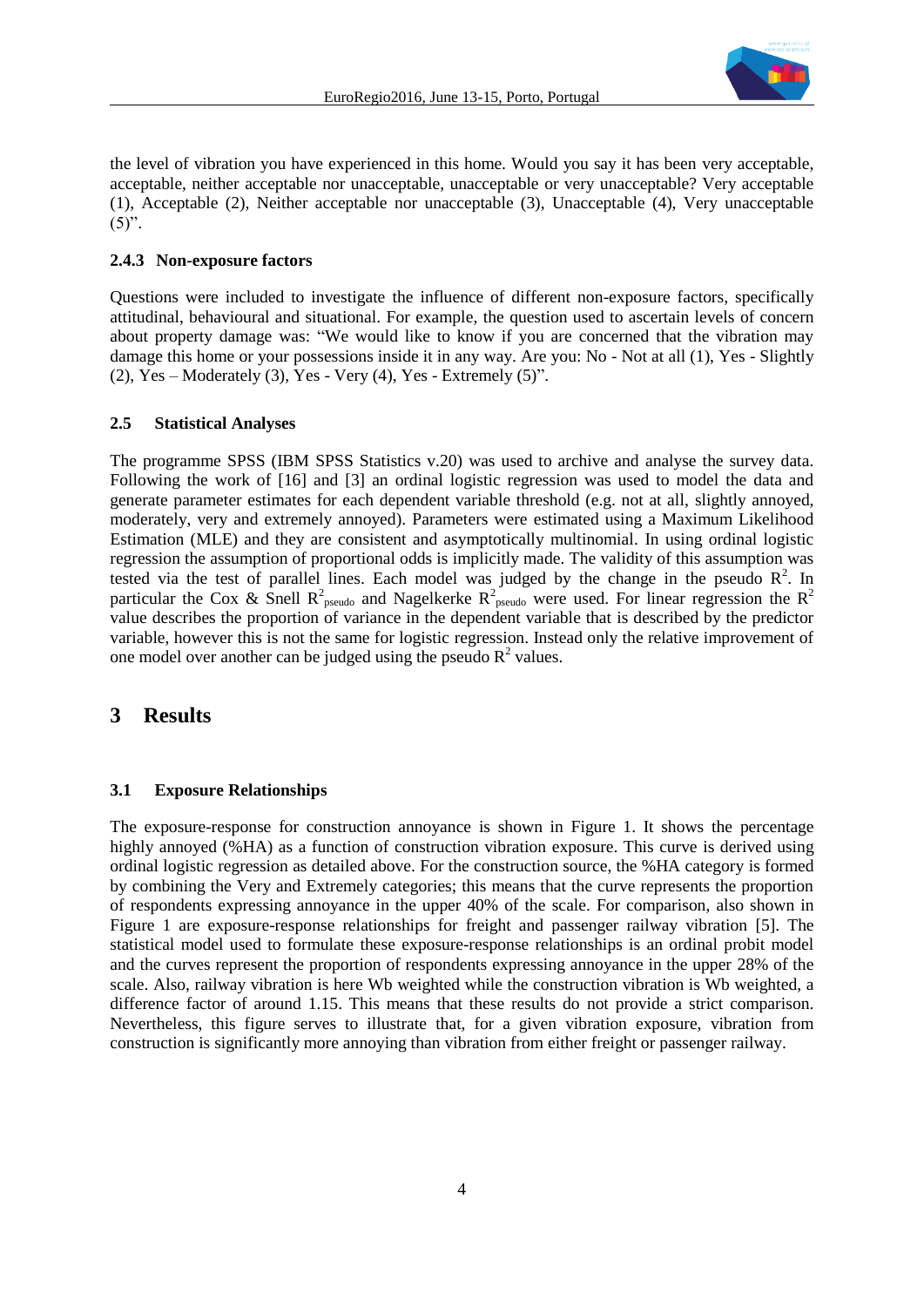



<span id="page-4-0"></span>Figure 1: Exposure-response relationships showing percentage highly annoyed (%HA) as a function of vibration exposure for construction (ordinal logistic, Wm), freight railway (ordinal probit, Wb) and passenger railway (ordinal probit, Wb)



<span id="page-4-1"></span>Figure 2: Exposure-Response curves showing the probability of people finding the construction vibration Neither Acceptable nor Unacceptable (Blue), Unacceptable (Green), or Very Unacceptable (Red).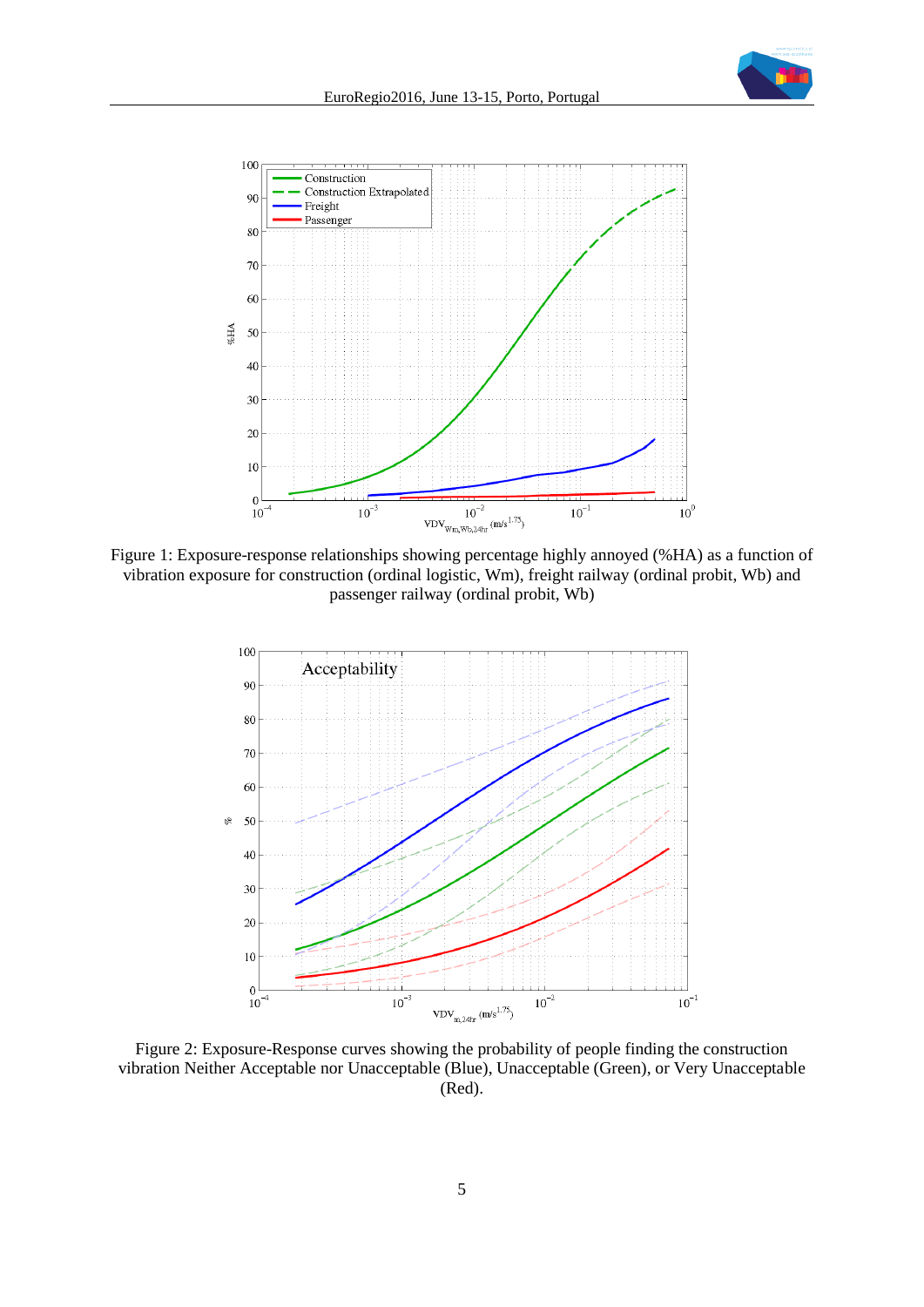

Exposure-response curves showing the probability of people finding the vibration Neither Acceptable nor Unacceptable, Unacceptable, or Very Unacceptable are presented in [Figure 2.](#page-4-1) The proportion of people reporting construction vibration as Unacceptable is found to increase with exposure. For example, for a construction vibration exposure  $VDV_{m,24hr}$  of  $2x10^{-4}$  m/s<sup>1.75</sup> it is seen that ~5% of respondents find the level to be Very Unacceptable, ~10% find it Unacceptable, and ~15% find it Neither Acceptable nor Unacceptable. The remainder find this level to be Acceptable or Very Acceptable. For a construction vibration exposure  $VDV_{m,24hr}$  of  $10^{-2}$  m/s<sup>1.75</sup> it is seen that ~20% of respondents find the level to be Very Unacceptable, ~30% find it Unacceptable, ~20% find it Neither Acceptable nor Unacceptable. Comparable curves for Annoyance and for Concern are presented in [\[15\].](#page-8-9) Of the three measures Acceptability has the broadest confidence intervals. The Cox & Snell  $R^2_{\text{pseudo}}$  value is ~0.17 for Annoyance, ~0.11 for Concern, and ~0.10 for Acceptability.

#### **3.2 Non-exposure factors**

A summary of the results of the different non-exposure factors is presented in [Table 1.](#page-5-0) The centre column presents a ratio of the maximum and minimum VDV values at 10% HA. For the binary variables the ratio is between each situation, e.g. visible or not. For the ordinal variables the ratio is taken between the level 1 and level 3 cut-off values, e.g. slightly concerned and highly concerned. It should be noted that within the range of VDV measured in this study those reporting as highly sensitivity did not reach 10% HA and the VDV range was extended lower to attain the value in Table 1.

<span id="page-5-0"></span>

| Factor            | <b>VDVmax/VDVmin</b> | <b>Comment</b>                                                                         |
|-------------------|----------------------|----------------------------------------------------------------------------------------|
|                   | at $10\%$ HA         |                                                                                        |
| Sensitivity       | 69.3                 | How sensitivity affects annoyance. NB VDV range<br>extended lowered for this statistic |
| Concern           | 45.7                 | Mediates the exposure-annoyance                                                        |
| Age               | 7.0                  | Inverted `U' shape relationship, middle-aged most                                      |
|                   |                      | annoyed.                                                                               |
| Neighbourhood     | 5.0                  |                                                                                        |
| Satisfaction      |                      |                                                                                        |
| Home Satisfaction | 2.8                  |                                                                                        |
| Visibility        | 6.0                  | Mediates exposure-annoyance                                                            |
| Ownership         | 3.6                  | Mediates exposure-annoyance                                                            |
| Expectation       | 2.9                  | No improvement to model                                                                |

Table 1 – Summary of the different modifying factors examined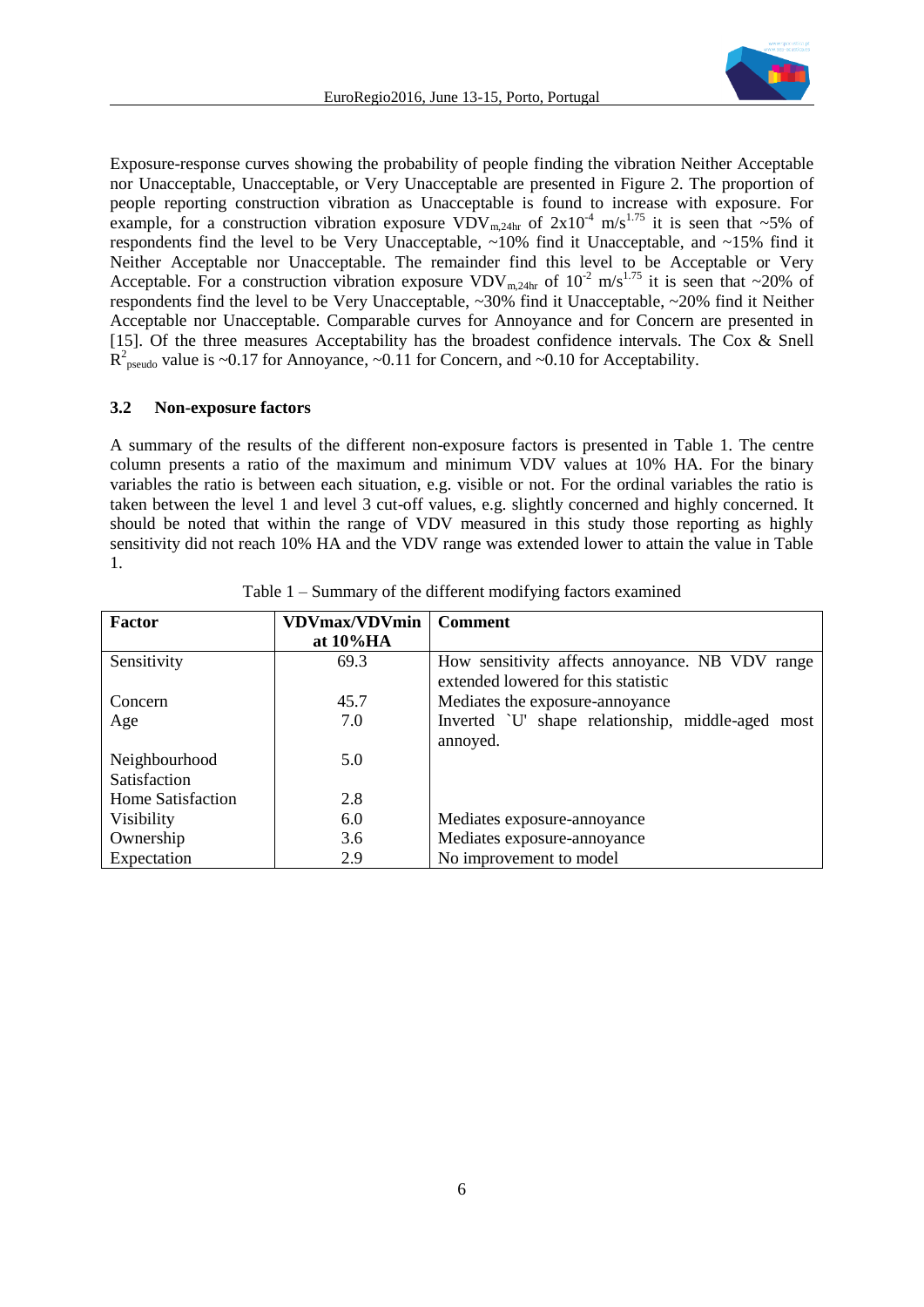

Figure 3: Range of influence of different non-exposure factors at different VDV levels.

<span id="page-6-0"></span>[Figure 3](#page-6-0) presents a summary of the different ranges of VDV covered by the different non-exposure factors. Each of the different factors is listed on the left and the VDV corresponding to 10% HA for the different levels within that factor are plotted. For example, from the exposure-response curves for self-reported sensitivity there are three values for VDV depending on which category a respondent lies: slightly sensitive, sensitive or highly sensitive. These three values of VDV are plotted on the graph to provide for comparison between different factors. Note that the VDV axis is on a log scale.

### **4 Discussion**

The results of this study show annoyance to have more precise relationship with exposure than does acceptability. This may in part be a feature of the study design, specifically the differences in questionnaire wording and scales used. Annoyance was measured using a semantic scale running from "Don't notice" through to "Extremely", i.e. levels of being annoyed, while acceptability was measured on a semantic scale passing through neutral from "Unacceptable" to "Acceptable".

Another consideration is how acceptability is judged compared to annoyance. In the model investigated, individuals report how annoyed they are in response to vibration by considering the vibration alone, regardless of other factors. However it is known that many other factors influence the exposure-annoyance relationship [\(\[16\],](#page-8-10) [\[20\]\)](#page-8-14), yet the respondent is being asked about (and therefore supposedly only considering) the vibration. For acceptability, on the other hand, the respondent is likely to be considering a far wider range of factors balancing the negatives of living with the construction vibration (e.g. annoyance, damage) against the potential positives of the construction site's outcome, i.e. a nearby convenient transport link.

This finding presents an interesting dichotomy for the management of the human response to vibration from construction. On the one hand, the equivalence of annoyance and acceptability as a predictor of community response suggests that vibration limit values may be set based on the derived annoyance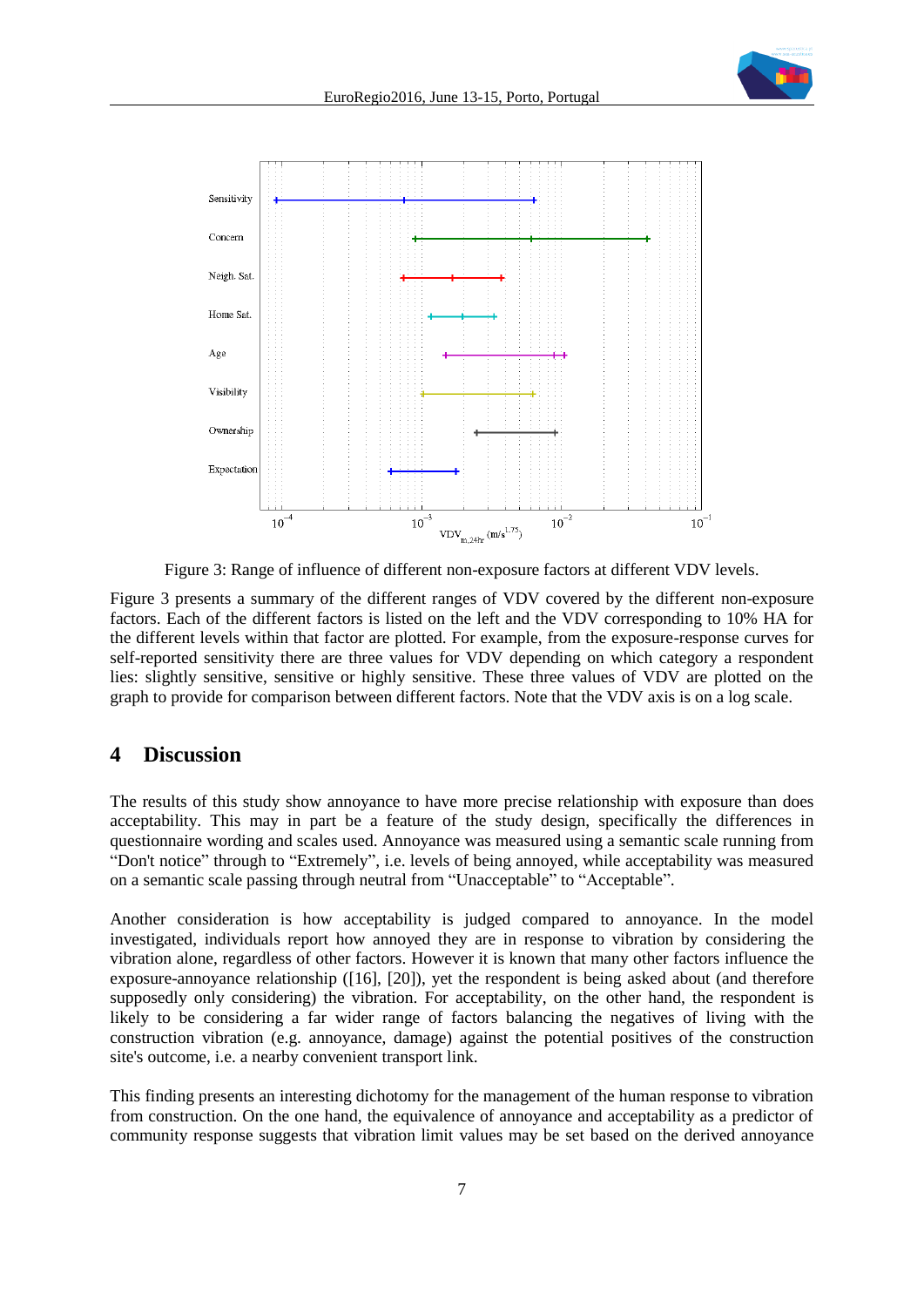

exposure-relationships curves without the need for consideration of a complex framework of psychological factors. On the other hand, acceptability presents the possibility of the management of these psychological non-exposure factors, such as perceived costs, risks and benefits, and outcome efficacy, to improve the community response.

There is significant knowledge gap on how measures directed to manage acceptability might be more cost-effective than physical interventions alone. Further work might therefore be directed towards the development of guidance on management of annoyance and related behaviours such as acceptability. The guidance could give knowledge about expected outcomes when applying the various mitigation measures and describe the limits of its applications. These outcomes are likely to be economic and this means that it is essential for industry to partner on such work. Likewise outcomes might be societal, so policy makers and planners too need to be key participants.

## **5 Concluding Remarks**

The results indicate that the next steps in research should aim to identify the benefits of the different self-reported metrics for assessing the human response to environmental vibration in terms of improved community response and economic cost. Of particular importance are gaps regarding possible measures and interventions, accompanying costs, benefits of avoided effects, determinants of acceptance, influence of other personal and contextual aspects including policy and governance, and communication. This requires a multidisciplinary approach that will bring together experts on modelling and mitigating vibration, as well as experts on human response, including annoyance, sleep disturbance and health effects. Standardization, establishing and sharing high quality databases, and the harmonisation of methods, which so far is much more advanced in the noise field, would likewise enable significant progression in the innovative management of vibration.

#### **Acknowledgements**

This research was co-funded by Department for Environment and Rural Affairs (Defra) U.K. under grant agreement number NANR209 and the MAPFRE Foundation.

#### **References**

- <span id="page-7-0"></span>[1] BS 6472-1, Guide to evaluation of human exposure to vibration in buildings Part 1: Vibration sources other than blasting, UK, 2008
- <span id="page-7-1"></span>[2] ISO 2631-2, Mechanical vibration and shock - Evaluation of human exposure to whole-body vibration - Part 2: Vibration in buildings (1 Hz to 80 Hz), 2003
- <span id="page-7-2"></span>[3] Klæboe, R.; Turunen-Rise, I.; Hårvik, L.; Madshus, C. Vibration in dwellings from road and rail traffic—Part II: exposure–effect relationships based on ordinal logit and logistic regression models. *Applied Acoustics* 64, 2003, 89–109.
- <span id="page-7-3"></span>[4] Waddington, D.C.; Woodcock, J.; Peris, E.; Condie, J.; Sica, G.; Moorhouse, A.T.; Steele, A. Human response to vibration in residential environments. *Journal of the Acoustical Society of America*, 135, 2014, 182–193.
- <span id="page-7-4"></span>[5] Sharp, C.; Woodcock, J.; Sica, G.; Peris, E.; Moorhouse, A.T.; Waddington, D.C. Exposureresponse relationships for annoyance due to freight and passenger railway vibration exposure in residential environments. *Journal of the Acoustical Society of America*, 135, 2014, 205–212.